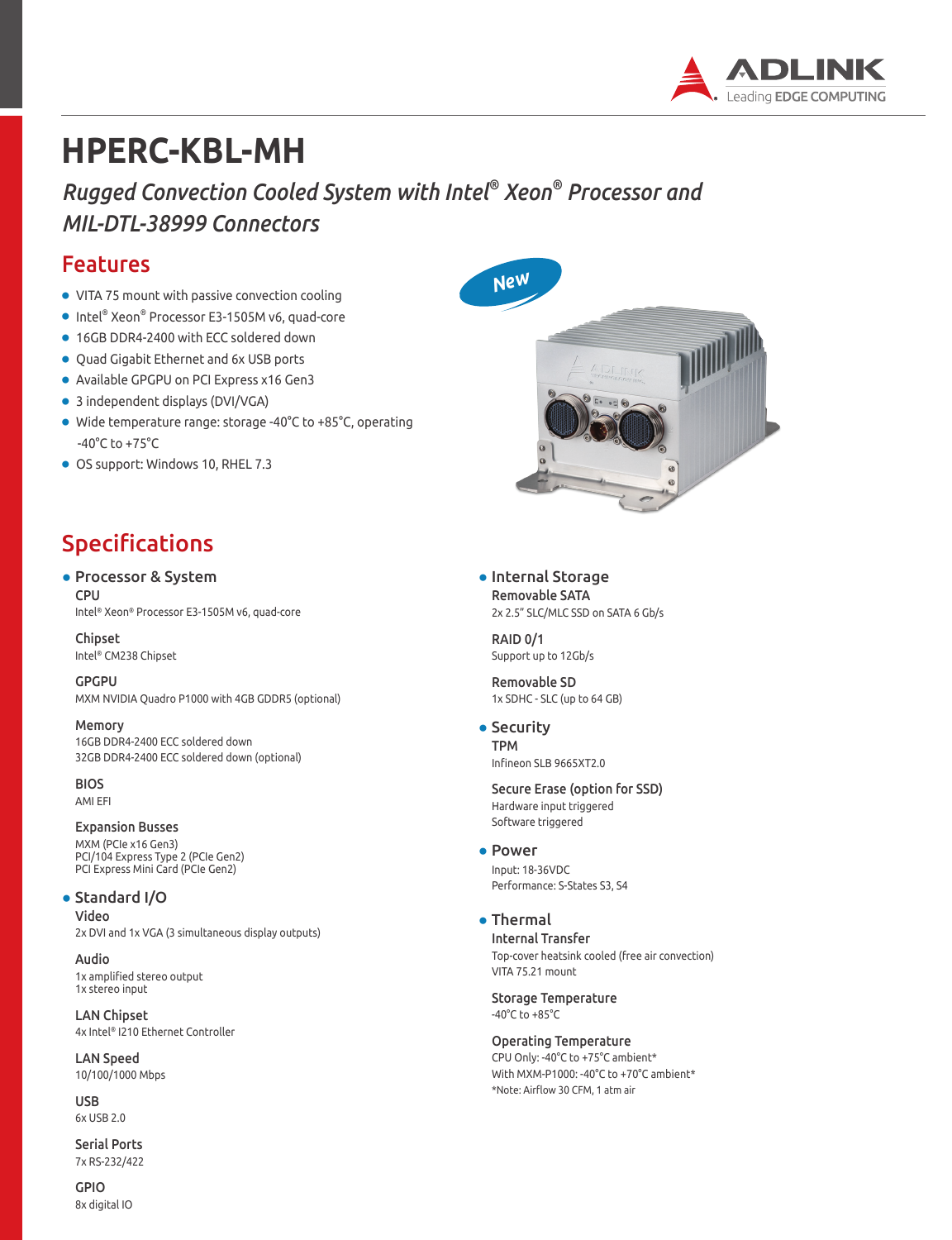

# Specifications

● Certifications & Standards Immersion IEC60529, IP-67

Salt Spray RTCA/DO-160G, Section 14, Category S

Altitude 0 to 50,000 ft.

Relative Humidity 95% at +60°C non-condensing

Shock MIL-STD-810G - 516.6 Procedures I and V

Vibration MIL-STD-810G - 514.6 Procedure I Categories 4, 9, 11, 21

EMI/EMC MIL-STD-461F

Power MIL-STD-704F & MIL-STD-1275E

Operating Temp. MIL-STD-810G - 501.5 Procedure II MIL-STD-810G - 502.5, Procedure 1 and 2

## Functional Diagram

● Mechanical Form Factor VITA-75.21 Finned Passive Convection

Dimension 304.8 (L) x 150 (W) x 130 (H) mm (with mounting brackets)

Weight 5.54 kg

I/O Connectors MIL-DTL-38999 (uniquely-keyed)

### ● Operating System

OS Windows® 10 (64-bit) RHEL 7.3 (Please contact ADLINK for other OS support)